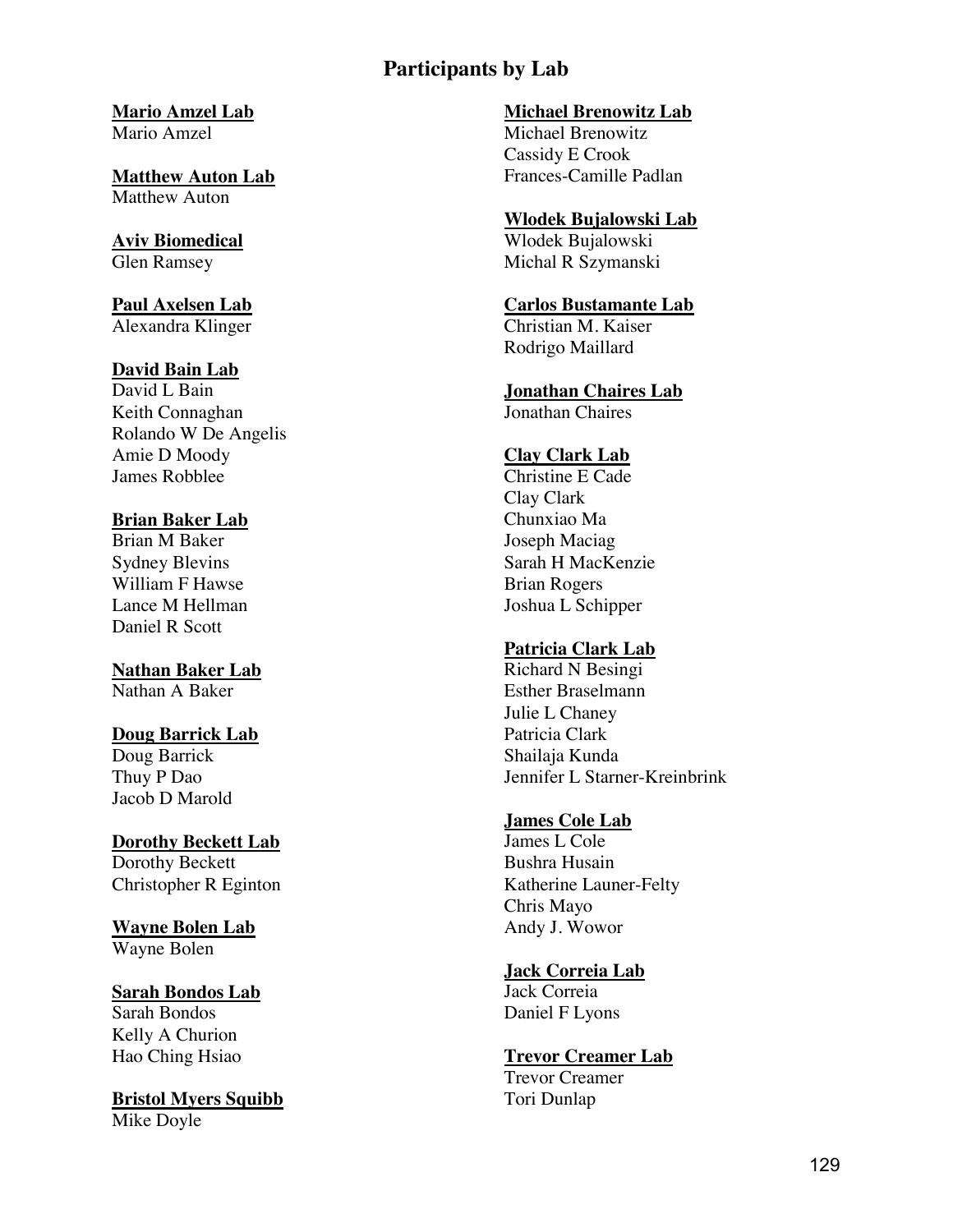# **Margaret Daugherty Lab**

Margaret Daugherty

#### **Enrico Di Cera Lab** Enrico Di Cera

Nicola Pozzi Weiling Niu

### **John Dignam Lab** John Dignam

#### **David Draper Lab** David Draper Robert Trackman

### **Aron Fenton Lab** Aron Fenton Charulata B Prasannan

### **Christopher Fischer Lab** Koan Briggs Michael A Conner

Allen Eastlund Shuja S Malik

**Nicholas C Fitzkee Lab** Nicholas C Fitzkee

# **Karen Fleming Lab**

Emily J Danoff Karen Fleming Sarah Kempka

#### **Michael Fried Lab** Michael Fried

Heather Elverson Manana Melikishvili

### **Carl Frieden Lab** Carl Frieden

### **Ernesto Fuentes Lab** Ernesto Fuentes

Ann M. Murray Zhen Xu

# **David Fushman lab**

Carlos Castaneda

# **Bertrand Garcia-Moreno Lab**

Peregrine Bell-Upp Jose A Caro Brian M Doctrow Bertrand Garcia-Moreno Aaron Robinson

# **David Gorenstein Lab**

Kurtis Anderson

# **Kathleen Hall Lab**

Gregory DeKoster Kathleen Hall Sandra G Williams

# **Ulrich Hansmann Lab**

Henrique A Fernandes Ulrich Hansmann Ping Jiang

#### **Michael Henzl Lab** Michael Henzl

### **Katherine Henzler-Wildman Lab** Katherine Henzler-Wildman

Emma Morrison

# **Andrew Herr Lab**

Andrew Herr Catie Shelton

# **Tomasz Heyduk Lab**

Tomasz Heyduk Je Ko

# **Vince Hilser Lab**

Alexander Chin W. Austin Elam Andrew Martens Hesam Nekoorouy Motlaugh Vince Hilser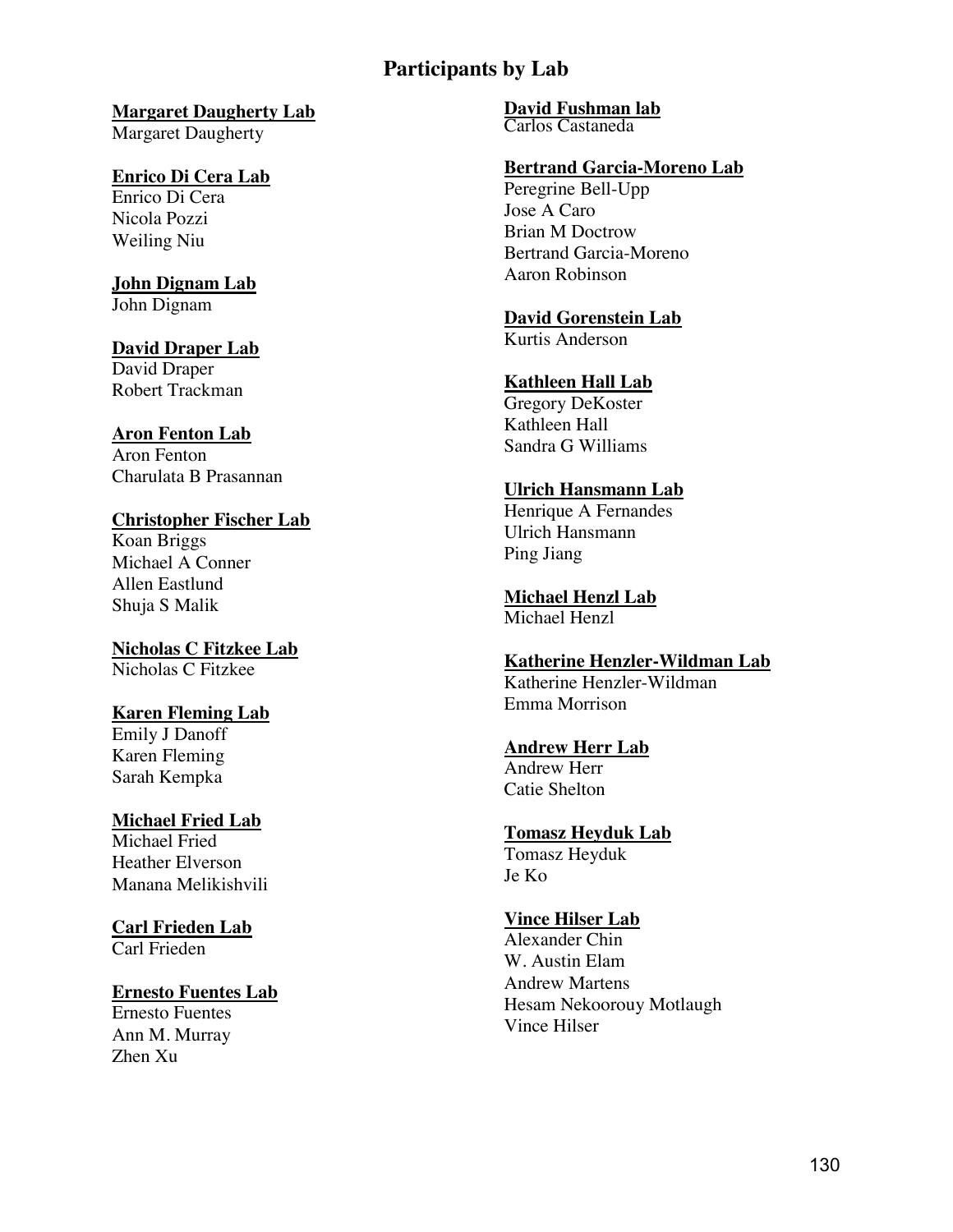### **Anne Hinderliter Lab**

Michael Fealey Heathere Jacobson Samantha Jaworski Anne M Rice

**ISS** Samantha Redes

# **James Horn Lab**

Sean W. Fanning Jim Horn Kimberly Marie Martin Megan Murtaugh Christopher A Smith

**Jasco** Wayne Kottkamp

**Kovall Lab** Ashley Reyer

**Jurij Lah Lab** Jaka Marusic

**Ed Lattman Lab** Ed Lattman

**Tom Laue Lab** Ronald Toth

**Juliette Lecomb Lab** Matthew Preimesberger

**Brian Lee Lab** Brian Lee Daniel J Merkel Jinsai Shang

**Jim Lee Lab** James Ching Lee

**Ed Lewis Lab** Vu Le Ed Lewis Venkata Machha

### **Vince LiCata Lab**

Hiromi S Brown Mytrang Do Vince LiCata Jaycob D Warfel

### **Timothy Lohman Lab**

Edwin Antony Alexander G Kozlov Timothy M. Lohman Fuqian Xie

**Patrick Loria Lab** Gregory Manley

### **Aaron Lucius Lab**

Tao Li Jiabei Lin Aaron Lucius Justin Miller

**George Makhatadze Lab** Saba Suladze Lucas Wafer

## **N. Karl Maluf Lab**

N. Karl Maluf Teng-Chieh (Jay) Yang

**Luis Marky Lab** Luis Marky

**Susan Marqusee Lab** Katie Hart

**Mike Mossing Lab** Mike Mossing Lei Wang

**Ishita Mukerji** Ishita Mukerji

## **Terry Oas Lab**

Kyle G Daniles Andrew Hagarman Pei-Fen Liu Terry Oas Zehra Parlak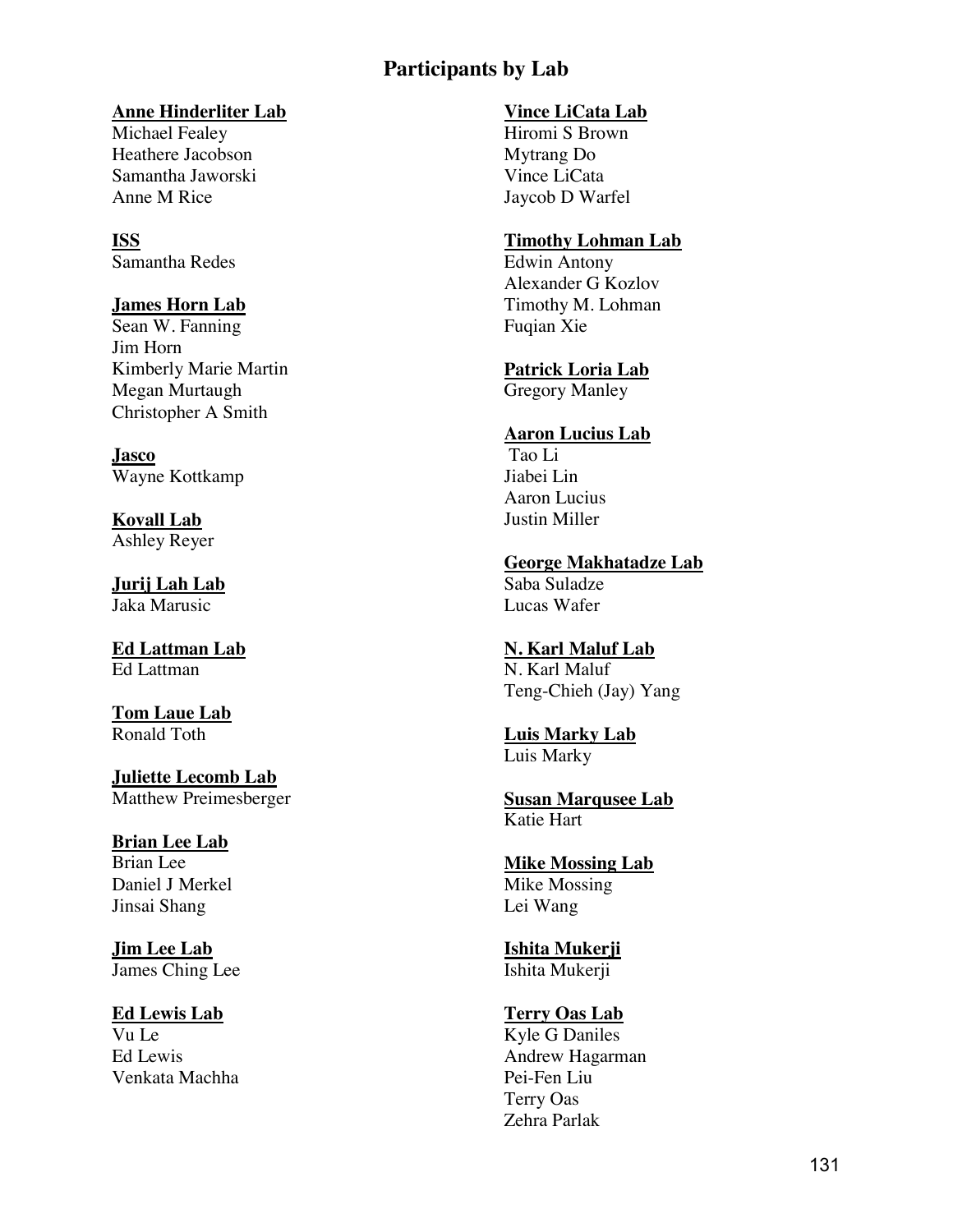# **Andreus Oberhauser Lab**

Pawel Bujalowski

**Rohit Pappu Lab** Nicholas Lyle Rohit Pappu

#### **Chiwook Park Lab** Mark Hinzman Joseph Kasper

Chiwook Park Jonathan Schlebach

## **Susan Pedigo Lab**

Xiaoyun Howard Susan Pedigo Nagamani Vunnam

# **Gabriela Perez-Alvarado Lab**

Catherine Carney Bryce Hilbern Gabriela Perez-Alvarado

# **Tom Record Lab**

Emily J Guinn Ben Knowles

# **George Rose Lab**

Lauren Porter George Rose

# **Madeline Shea Lab**

Sterling Martin Mark Miller Madeline Shea Jessie B. Yoder

## **Jana Shen Lab**

Brian H Morrow Jana Shen Chuanyin Shi Jason Avery Wallace

# **Ana-Maria Soto Lab**

Bok-Eum Choi Gordon A Crews Ana-Maria Soto

**Thomas Squire Lab** Dayle M.A. Smith

**Brian Stevenson Lab** Claire Ann Adams

#### **Liskin Swint-Kruse Lab** Daniel J Parente Liskin Swint-Kruse

**Oleg Tsodikov Lab** Tapan Biswas

#### **Herschel Wade Lab** John R Froehlig Herschel Wade

**Randy Wadkins Lab** Randy Wadkins

#### **Yinan Wei Lab** Wei Lu

Yinan Wei Linliang Yu

# **Steven Whitten Lab**

James Campbell Steven Whitten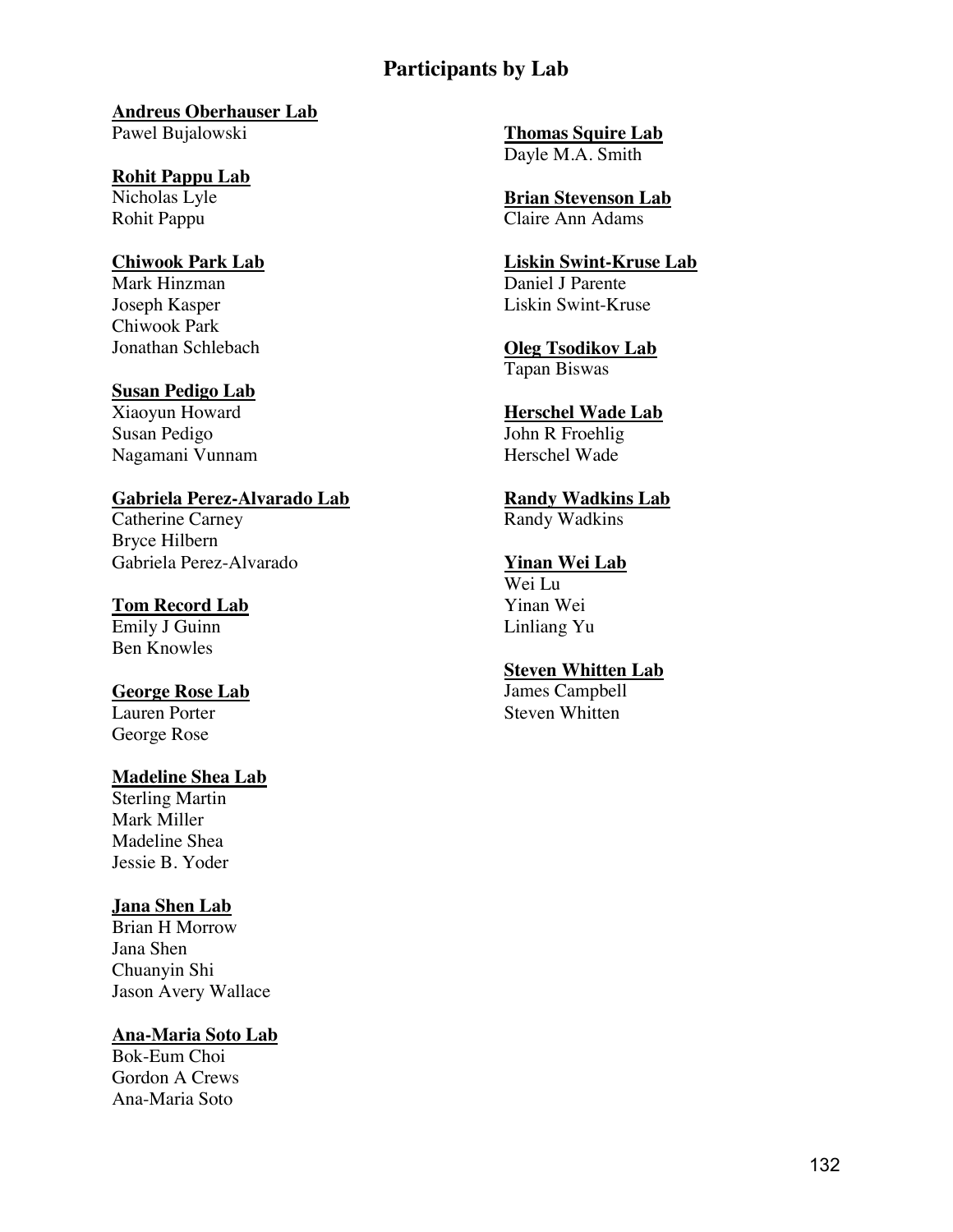Dr. Claire Adams University of Kentucky Brian Stevenson Lab Department of Immunology Lexington, KY [cadams@uky.edu](mailto:cadams@uky.edu) 859-536-7271

Dr. L. Mario Amzel Johns Hopkins Biophysical Chemistry Baltimore, MD E-mail: [mamzel@jhmi.edu](mailto:mamzel@jhmi.edu) 410-955-3955

Mr. Kurtis Anderson University of Texas Medical Branch David Gorenstein Lab MBET Glaveston, TX 77550 E-mail: [Kurtis.Anderson@utmb.edu](mailto:Kurtis.Anderson@utmb.edu) 516-661-3199

Dr. Edwin Antony Washington University Biochemistry and Molecular Biophysics Timothy Lohman Lab 660 S. Euclid Ave. St. Louis, MO 63110 E-mail: [edwin.antony@gmail.com](mailto:edwin.antony@gmail.com) 314-229-8918

Dr. Matthew Auton Baylor College of Medicine Department of Medicine A660 Alkek, One Baylor Plaza Houston, TX 77030 E-mail: mtauton.work@gmail.com 713-798-6369

Dr. David L Bain University of Colorado Anschutz Medical Campus Department of Pharmaceutical Sciences Research 2 C238-P15, PO Box 6511 Aurora, CO 80045 E-mail: david.bain@udcenver.edu 303-724-6118

Dr. Brian M Baker University of Notre Dame Chemistry and Biochemistry 251 Nieuwland Science Hall Notre Dame, IN 46556 E-mail: brian-baker@nd.edu 564-210-6562

Dr. Nathan A Baker Pacific Northwest National Lab Computational Statistics and Analytics PO Box 999, MS K7-28 Richland, WA 99336 E-mail: nathan.baker@pnl.gov 509-375-3997

Dr. Doug Barrick Johns Hopkins University T.C. Jenkins Department of Biophysics 3400 N. Charles St. Baltimore, MD 21218 E-mail: barrick@jhu.edu 410- 516-0409

Dr. Dorothy Beckett University of Maryland Department of Chemistry & Biochemistry College Park, MD 20742 E-mail: dbeckett@umd.edu 301- 405-1812

Peregrine Bell-Upp John Hopkins University Bertrand Garcia-Moreno Lab 3400 N. Charles St. Baltimore, Maryland E-mail: [pergrine@jhu.edu](mailto:pergrine@jhu.edu) 410-516-4498

Mr. Richard N Besingi University of Notre Dame Chemistry and Biochemistry Patricia Clark Lab 251 Nieuwland Science Hall Notre Dame, IN 46556 E-mail: rbesingi@nd.edu 574-631-4026

Dr. Tapan Biswas University of Michigan Medicinal Chemistry Oleg Tsodikov Lab 428 Church St. Ann Arbor, MI 48109 E-mail: [tbiswas@umich.edu](mailto:tbiswas@umich.edu) 617-894-6931

Ms. Sydney Blevins University of Notre Dame Chemistry and Biochemistry Brian Baker Lab Notre Dame, Indiana 46556 E-Mail: [sblevins@nd.edu](mailto:sblevins@nd.edu) 574-631-9775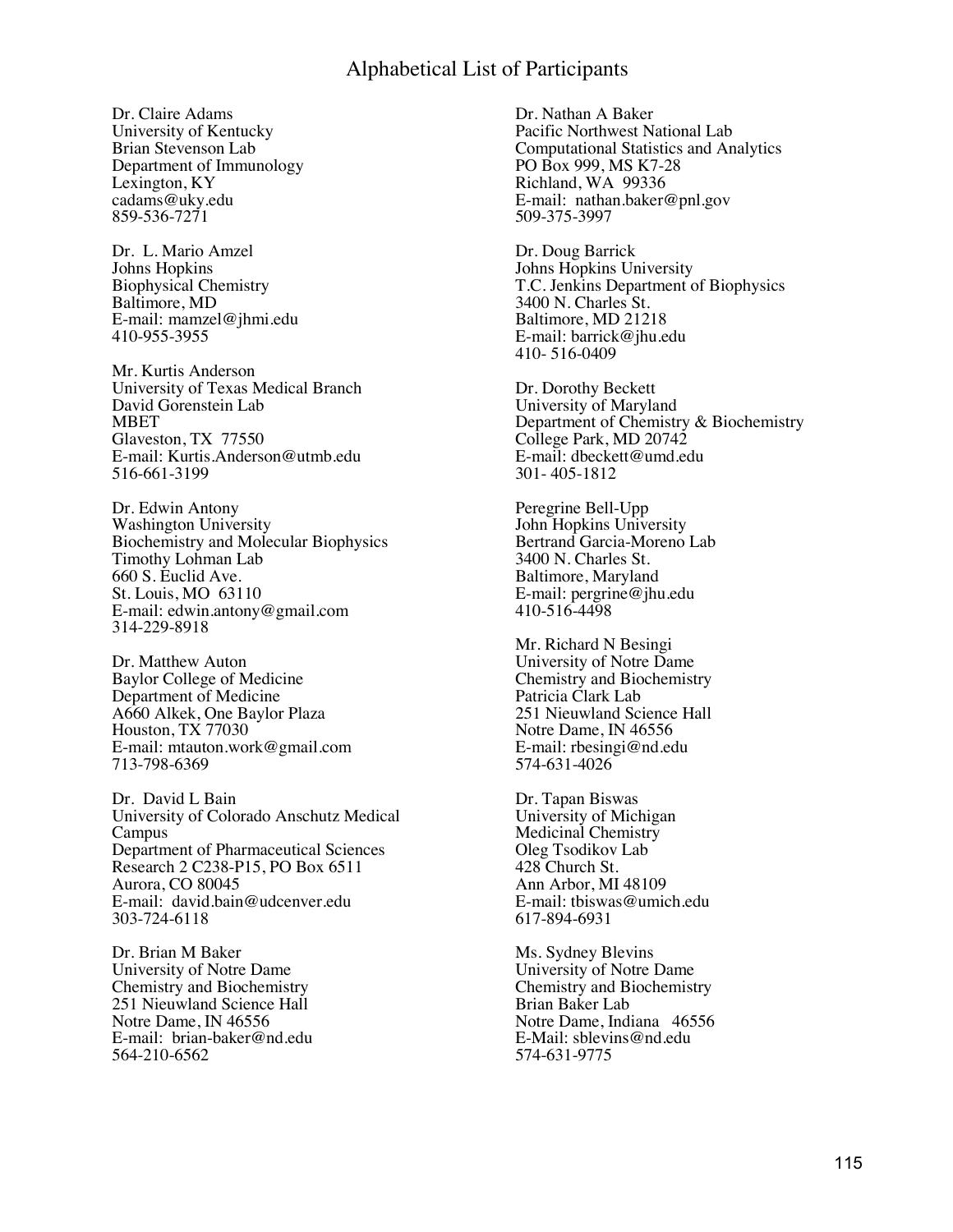Dr. Wayne Bolen Univ. of Texas Medical Branch Sealy Center for Structural Biology Galveston, TX 77555 E-Mail: [dwbolen@utmb.edu](mailto:dwbolen@utmb.edu) 409-772-0754

Dr. Sarah Bondos Texas A&M Health Science Center Department of Molecular and Cellular Medicine Sarah Bondos Lab College Station, TX E-Mail: [sebondos@tamhsc.edu](mailto:sebondos@tamhsc.edu) 979-845-5399

Mrs. Esther Braselmann University of Notre Dame Department of Chemistry and Biochemistry Patricia Clark Lab 251 Nieuwland Science Hall Notre Dame, IN 46556 E-mail: ebraselm@nd.edu 574- 631-4026

Dr. Michael Brenowitz Albert Einstein College of Medicine Department of Biochemistry Bronx, NY michael.brenowitz@einstein.yu.edu 718-430-3179

Mr. Koan Briggs University of Kansas Department of Physics and Astronomy Christopher Fisher Lab Lawrence, KS E-mail: [koanb@hotmail.com](mailto:koanb@hotmail.com) 913-709-0464

Ms. Hiromi S Brown Louisiana State University Department of Biological Sciences Vince LiCata Lab #107 Life Sciences Building Baton Rouge, LA 70803 E-mail: hbrown5@lsu.edu 225-578-1589

Mr Pawel Bujalowski University of Texas Biology Andres Oberhauser Lab Galveston, TX E-mail : [pjbujalo@utmb.edu](mailto:pjbujalo@utmb.edu) 409-692-6550

Dr. Wlodek Bujalowski University of Texas Medical Bramch 301 University Blvd. Galveston, TX 77555 E-mail : [wbujalow@utmb.edu](mailto:wbujalow@utmb.edu) Telephone : 409-772-1382

Mrs. Christine E Cade North Carolina State University Biochemistry Clay Clark Lab 6001 Shadetree Lane Apt. D Raleigh, NC 27613 E-mail: chinachemmy@gmail.com 919-440-9624

Mr. James Campbell Texas State University, San Marcos Department of Chemistry and Biochemistry Stephen Whitten Lab San Marcos, TX E-mail: [jc1563@txstate.edu](mailto:jc1563@txstate.edu) 512-245-7893

Ms. Catherine Carney Southern Illinois University Chemistry and Biochemistry Gabriela Alvarado Lab Carbondale, IL 62901 E-mail: [ccarney@siu.edu](mailto:ccarney@siu.edu) 618-453-6484

Mr. Jose A Caro Johns Hopkins University Biophysics Department Bertrand García-Moreno Lab 3005 Huntingdon Ave. Apt. #5 E-mail: jcaro2@jhu.edu 925-719-2108

Dr. Carlos Castaneda University of Maryland, College Park David Fushman lab Biological Sciences Bldg @296 College, Park, MD 20742 E-mail: carlos.a.castaneda@gmail.com 301-405-8710

Dr. Jonathan B. Chaires University of Louisville James Graham Brown Cancer Center 505 S. Hancock St. Louisville, KY 40202 USA E-mail: j.chaires@louisville.edu 502-852-1172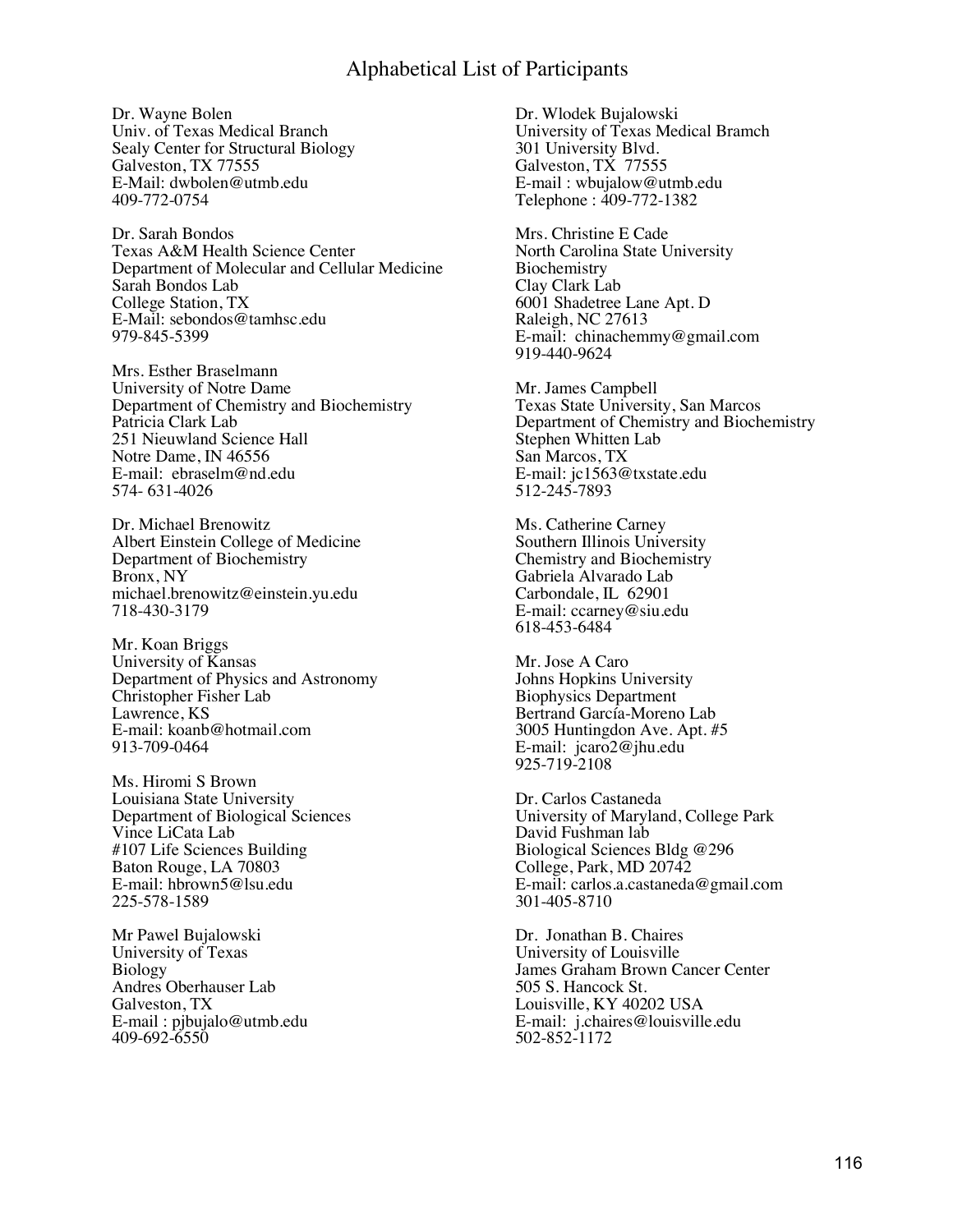Ms. Julie Chaney University of Notre Dame Departmetn of Chemistry and Biochemistry Patricia Clark Lab Notre Dame, IN E-mail: [jchaney@nd.edu](mailto:jchaney@nd.edu) 574-631-4026

Mr. Alexander Chin John Hopkins University Department of Biology Vincent Hilser Lab 3400 N. Charles St. Baltimore, MD 21218 E-mail: [achin10@jhu.edu](mailto:achin10@jhu.edu) 410-456-1896

Ms. Bok-Eum Choi Towson University Chemistry Department Anna-Maria Soto Lab Cockeysville, MD 21030 E-mail: [bchoi1@students.towson.edu](mailto:bchoi1@students.towson.edu) 410-790-4749

Mrs. Kelly Churion Texas A&M Health Science Center Department of Molecular and Cellular Medicine Sarah Bondos Lab College Station, TX E-mail: [franceschi@neo.tamu.edu](mailto:franceschi@neo.tamu.edu) 713-962-7164

Dr. Clay Clark NC State University Dept of Molecular & Structural Biochemistry 128 Polk Hall, CB7622 Raleigh, NC 27695-7622 E-mail: clay\_clark@ncsu.edu 919- 515-5805

Dr. Patricia L. Clark University of Notre Dame Department of Chemistry & Biochemistry 251 Nieuwland Science Hall Notre Dame, IN 46556 USA E-mail: pclark1@nd.edu 574- 631-8353

Dr. James L Cole University of Connecticut Molecular and Cell Biology 91 N. Eagleville Road U-3125 Storrs, CT 06269 E-mail: james.cole@uconn.edu 860- 486-4333

Dr. Keith Connaghan University of Colorado Anschutz Medical Campus Department of Pharmaceutical Sciences David Bain Lab Aurora, Colorado 80045 E-mail: keith.connaghan@ucdenver.edu 303-724-6119

Mr. Michael A Conner Department of Physics and Astronomy Chris Fischer Lab University of Kansas 13308 W 56 Terrace Shawnee, KS 66216 E-mail: michael.alan.conner@gmail.com 913-634-3643

Dr. John J Correia Univ of Miss Medical Center Department of Biochemistry 2500 N State St, Jackson, MS 39216 E-mail: jcorreia@umc.edu 601- 984-1522

Dr. Trevor P Creamer University of Kentucky Dept of Molecular & Cellular Biochemistry 741 S. Limestone Street Lexington, KY 40536-0509 E-mail: Trevor.Creamer@uky.edu 859-323-6037

Mr. Gordon A Crews Towson University Department of Chemistry Ana-Maria Soto Lab 8000 York Road Towson, MD 21252 E-mail: gcrews1@students.towson.edu 443- 621-0626

Ms. Cassidy Crook Albert Einstein College of Medicine Department of Biochemistry Michael Brenowitz Lab 1300 Morris Park Ave. Bronx, NY 10461 E-mail: [Cassidy.Crook@gmail.com](mailto:Cassidy.Crook@gmail.com) 401-865-9489

Mr. Kyle Daniels Duke University Department of Biochemistry Terrence Oas Lab Durham, NC 27705 E-mail: [kyle.daniels@duke.edu](mailto:kyle.daniels@duke.edu) 202-468-6496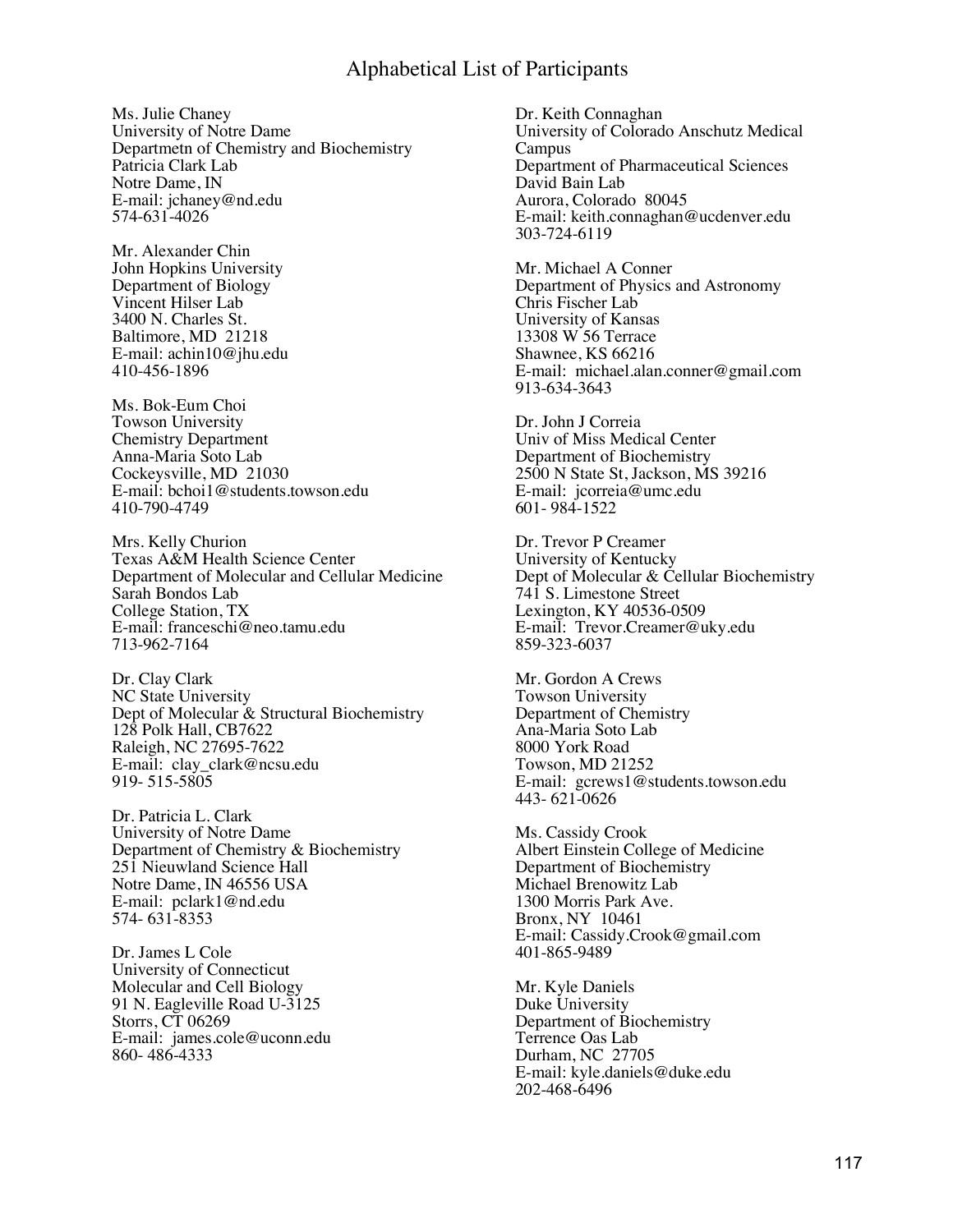Ms. Emily J Danoff Johns Hopkins University Department of Biophysics Karen Fleming Lab Jenkins 420, 3400 N. Charles St. Baltimore, MD 21218 E-mail: edanoff@jhu.edu 410-516-5452

Ms. Thuy P Dao Johns Hopkins University Department of Biophysics Doug Barrick Lab 3400 N Charles st, Jenkins 110 Baltimore, MD 21218 E-mail: daotp@jhu.edu 410-516-7149

Dr. Margaret Daugherty The Colorado College Department of Chemistry and Biochemistry 14 E. Cache La Poudre St Colorado Springs CO 80903 Margaret.Daugherty@ColoradoCollege.edu 719- 389-6439

Mr. Rolando W De Angelis University of Colorado Denver Pharmaceutical Sciences David Bain Lab P.O. Box 6511, C238-P15, Aurora, CO 80045 E-mail: rolando.deangelis@ucdenver.edu 720-383-2171

Dr. Gregory DeKoster Washington University School of Medicine Department of Biochemisty & Molecualr **Biophysics** Kathleen Hall Lab St. Louis, MO E-mail: [gdekoster@gmail.com](mailto:gdekoster@gmail.com) 314-977-9201

Dr. Enrico Di Cera Saint Louis University Dept of Biochemistry and Molecular Biology 1100 South Grand Blvd St Louis, MO 63104 E-mail: enrico@slu.edu 314- 977-9201

Dr. John David Dignam University of Toledo College of Medicine Department of Biochemistry and Cancer Biology 3035 Arlington Ave. , Toledo, Ohio 43614 E-mail: david.dignam@utoledo.edu 419- 383-4136

Ms. Mytrang Do Louisiania State University Biological Sciences Department Vince LiCata Lab Baton Rouge, LA 70893 E-mail: [mdo1@tigers.lsu.edu](mailto:mdo1@tigers.lsu.edu) 985-228-0757

Mr. Brian M Doctrow Johns Hopkins University Departmetn of Biophysics Bertrand Garcia-Moreno Lab Baltimore, MD 21210 E-mail: bdoctrow@jhu.edu 410- 516-4498

Dr. Michael Doyle Bristol-Myers Squibb Protein Science Princeton, NY Email: [michael.doyle@bms.com](mailto:michael.doyle@bms.com) 609-252-3175

Dr. David Draper Johns Hopkins University Chemistry Department 3400 N Charles St., Baltimore, MD 21210 E-mail: draper@jhu.edu 401-516-7448

Ms. Tori Dunlap University of Kentucky Biochemistry Department Trevor Creamer Lab 2500 Alumni Dr. Apt. 12102 Lexington, KY 40517 E-mail: Tori.Dunlap@uky.edu 501-581-3033

Mr. Allen Eastlund University of Kansas Department of Physics and Astronomy Chris Fischer Lab 1251 Wescoe Hall Drive, Malott Hall Rm 6000 Lawrence, KS 66045-7572 E-mail: aeastlund@ku.edu 785-393-1026

Mr. Christopher Eginton University of maryland College Park Biochemistry Dorothy Beckett Lab College Park, Maryland E-Mail: [ceginton@umd.edu](mailto:ceginton@umd.edu) 301-405-7089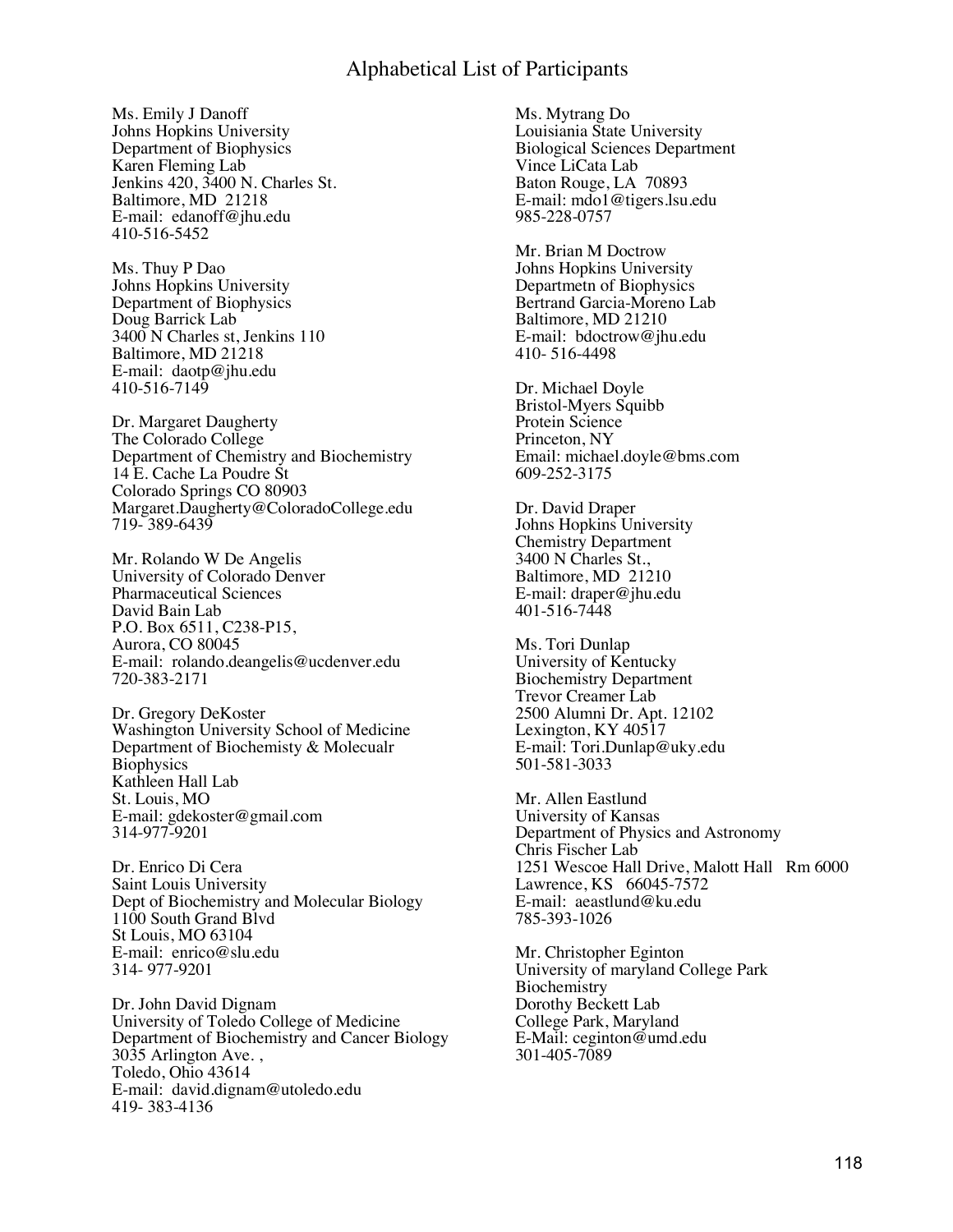Mr. W. Austin Elam Johns Hopkins University Department of Biophysics Vince Hilser Lab 3400 N. Charles St. Baltimore, MD 21217 E-mail: [waelam@jhu.edu](mailto:waelam@jhu.edu) 713-492-1586

Mrs. Heather Elverson University of Kentucky Molecular & Cellular Biochemistry Michael Fried Lab 741 S. Limestone Lexington, KY 40536 E-mail: heather.elverson@uky.edu 859-323-4613

Mr. Sean W. Fanning Northern Illinois University Chemistry and Biochemistry James Horn Lab DeKalb, IL E-mail: sfanning@niu.edu 630-399-0971

Mr. Michael Fealey University of Minnesota Duluth Department of Chemistry and Biochemistry Anne Hinderliter Lab 1039 University Dr. Duluth, MN 55812 E-mail : [feale005@d.umn.edu](mailto:feale005@d.umn.edu) 507-250-4669

Dr. Aron W Fenton University of Kansas Medical Center Biochemistry and Molecular Biology MS 3030, 3901 Rainbow Boulevard Kansas City, Kansas 66160 E-mail: afenton@kumc.edu 913-588-7033

Dr. Henrique Fernandes Michigan Technological University Department of Physics Ulrich Hansmann Lab Houghton, Michigan 49931 E-mail: [hafernan@mtu.edu](mailto:hafernan@mtu.edu) 906-370-8305

Dr. Nicholas Fitzkee Mississippi State University Chemistry Department Nicholas Fitzkee Lab Box 9573 University, MS 39762 E-mail: 301-869-1498

Dr. Karen G Fleming Johns Hopkins University Department of Biophysics 3400 North Charles Street Baltimore, MD 21218 E-mail: Karen.Fleming@jhu.edu 410-516-7256

Dr. Michael Fried University of Kentucky Molecular and Cellular Biochemistry 741 S. Limestone Lexington, KY 40536 E-mail: [michael.fried@uky.edu](mailto:michael.fried@uky.edu) 859-323-1205

Dr. Carl Frieden Washington University Biochemistry Department 660 S. Euclid, Box 8231 St. Louis, MO 63110 E-mail: [frieden@biochem.wustl.edu](mailto:frieden@biochem.wustl.edu) 314-362-3344

Mr. John Froehlig John Hopkins University Biophysics and Biophysical Chemistry Herschel Wade Lab 425 N. Wolfe St. Baltimore, Maryland 21205 E-mail: [jfroehl5@jhu.edu](mailto:jfroehl5@jhu.edu) 712-490-0829

Dr. Ernesto J Fuentes University of Iowa Department of Biochemistry 4-632 Bowen Science Building 51 Newton Rd, Iowa City, IA 52242-1109 E-mail: ernesto-fuentes@uiowa.edu 319-353-4244

Dr. Bertrand Garcia-Moreno Johns Hopkins University Department of Biophysics 3400 N. Charles St. Baltimore, MD 21218 E-mail: bertrand@jhu.edu 410-516-4497

Ms. Emily Guinn UW-Madison Tom Record Lab Biochemistry eguinn@wisc.edu 414-378-6033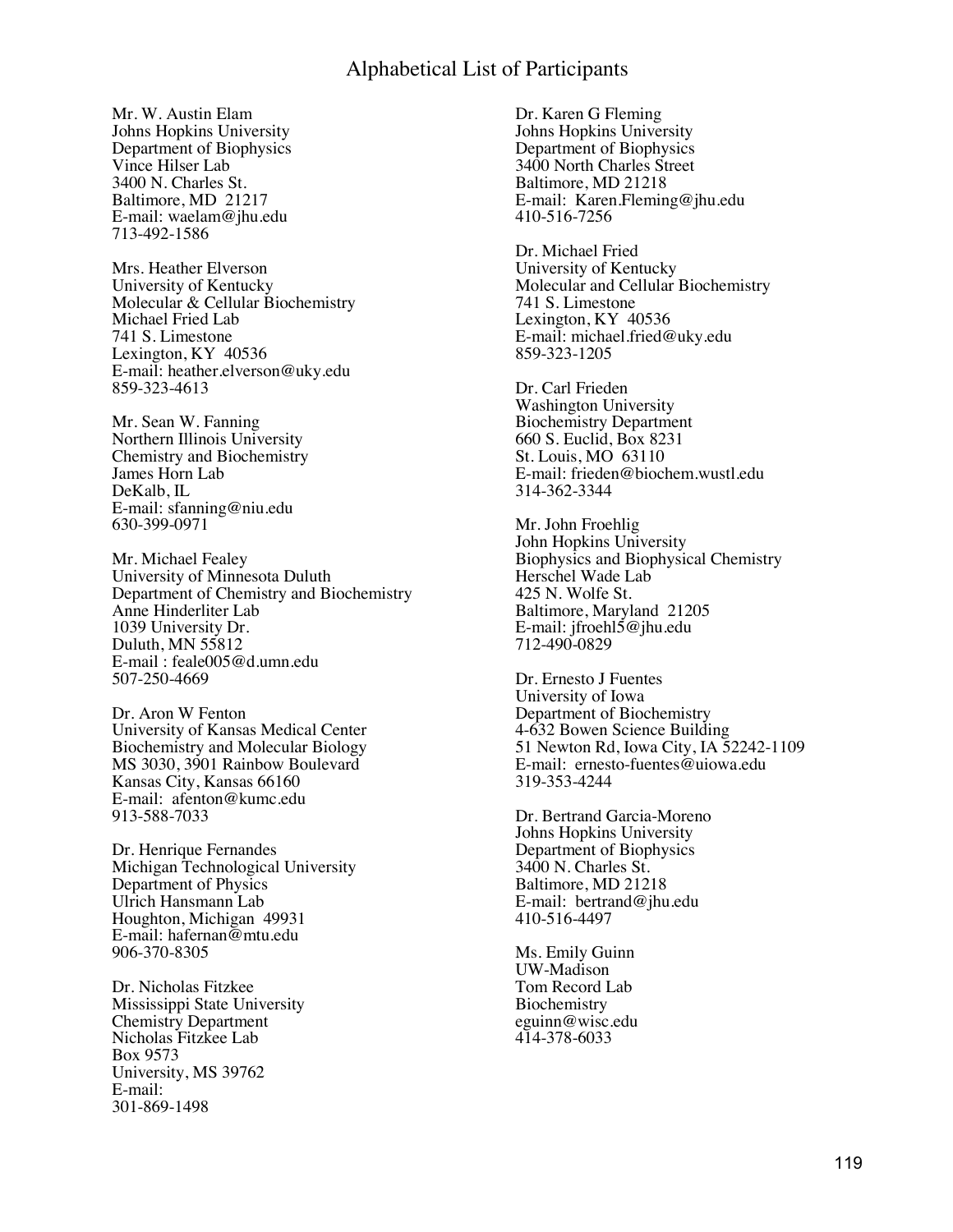Mr. Andrew Hagarman Duke University Department of Biochemistry Terry Oas Lab Durham, NC 27705 E-mail: [ah211@duke.edu](mailto:ah211@duke.edu) 919-684-4492

Dr. Kathleen Hall Washington Univ Med Sch Dept Biochemistry and Molecular Biophysics Box 8231 660 S Euclid Ave, St Louis, MO 63110 E-mail: kathleenhal@gmail.com 314- 362-4196

Dr. Ulrich Hansmann University of Oklahoma Department of Chemistry and Biochemistry Norman, OK 73019 E-mail: [uhansmann@gmail.com](mailto:uhansmann@gmail.com) 906-370-6464

Ms. Katie Hart University California Berkeley Susan Marqsee Lab 592 Stanley Hall #322 Berkeley, CA 94720 E-mail: [kmhart@berkeley.edu](mailto:kmhart@berkeley.edu) 510-666-2780

Dr. William F Hawse University of Notre Dame Department of Chemistry and Biochemistry Brian Baker Lab 251 Nieuwland Science Hall Notre Dame, IN 46556 E-mail: whawse@nd.edu 574-631-9775

Mr. Lance M Hellman University of Notre Dame Department of Chemistry and Biochemistry Brian Baker Lab 251 Nieuwland Science Hall Notre Dame, IN 46556 E-mail: lhellman@nd.edu 574-631-9775

Dr. Michael T Henzl University of Missouri Department of Biochemistry 117 Schweitzer Hall, Columbia, MO 65211 E-mail: henzlm@missouri.edu 573-882-7485

Dr. Katherine Henzler-Wildman Washington University Molecular Biophysics 660 S. Euclid Saint Louis, MO 63108 E-mail: khenzler@biochem.wustl.edu 314-348-8300

Dr. Andrew B. Herr University of Cincinnati College of Medicine Department of Molecular Genetics, Biochemistry & Microbiology, ML 0524 231 Albert Sabin Way Cincinnati, OH 45267-0524 E-mail: andrew.herr@uc.edu 513-558-5312

Dr. Tomasz Heyduk Saint Louis University School of Medicine Dept of Biochemistry and Molecular Biology Doisy Research Center, 1100 S. Grand Blvd. Saint Louis, MO 63104 E-mail: heydukt@slu.edu 314- 977- 9238

Mr. Bryce C Hilburn Southern Illinois University Chemistry and Biochemistry Brian Lee Lab 109 S. Dixon Ave. Carbondale, IL 62901 E-mail: bhilburn@siu.edu 217-521-7473

Dr. Vince Hilser John Hopkins University Department of Biology 3400 N Charles St Baltimore MD 21218 hilser@jhu.edu

Mr. Mark Hinzman Purdue University Chiwook Park Lab MCMP 575 Stadium Mall Dr. West Lafayette, IN 47907 E-mail : [mhinzma@purdue.edu](mailto:mhinzma@purdue.edu) 715-495-1574

Dr. James R Horn Northern Illinois University Dept. Chemistry and Biochemistry DeKalb, IL 60115 E-mail: jrhorn@niu.edu 815-753-8654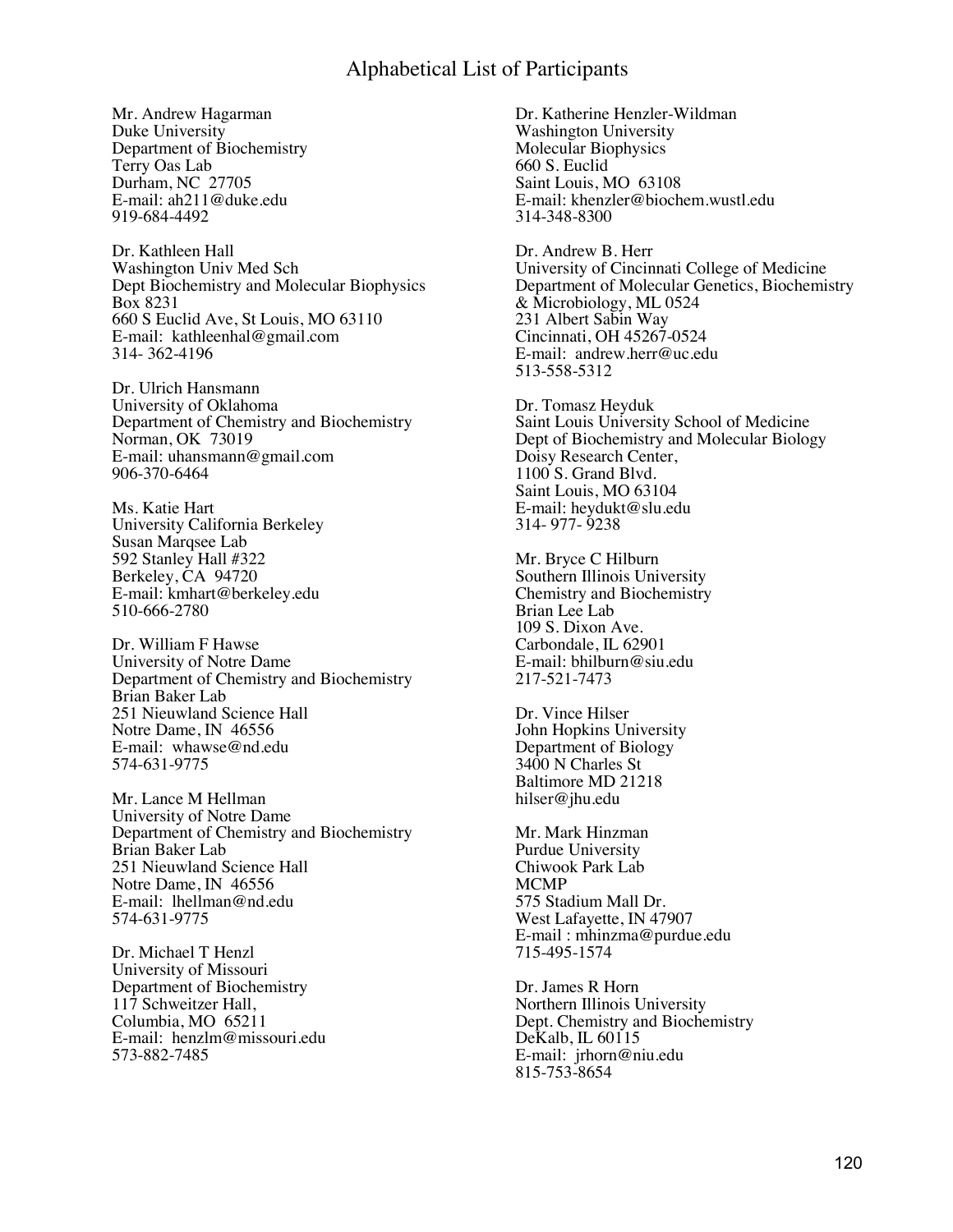Mrs. Xiaoyun Howard University of Mississippi Department of Chemistry & Biochemistry Susan Pedigo Lab Coulter Hall 122 University, MS 38677 E-mail: [xzhoward@olemiss.edu](mailto:xzhoward@olemiss.edu) 662-915-7561

Mr. Hao Ching Hsiao Texas A & M Molecular and Cellular Medicine Sarah Bondos Lab College Station, TX 77843 E-mail : [haoching@neo.tamu.edu](mailto:haoching@neo.tamu.edu) Telephone : 979-458-1236

Ms. Bushra Husain University of Connecticut Molecular and Cell Biology James Cole Lab Storrs, Connecticut Email: [bushrahusain@gmail.com](mailto:bushrahusain@gmail.com) 551-689-4030

Mrs. Heathere Jacobson University of Minnesota Duluth Chemistry & Biochemistry Department Anne Hinderliter Lab Duluth, Minnesota 55812 E-mail: [jaco1215@d.umn.edu](mailto:jaco1215@d.umn.edu) 218-259-9154

Ms. Samantha Jaworski University of Minnesota Duluth Chemistry and Biochemistry Department Anne Hinderliter Lab Duluth, Minnesota 55812 E-mail: [jawor013@d.umn.edu](mailto:jawor013@d.umn.edu) 763-300-8312

Ms. Ping Jiang Michigan Technological University Ulrich Hansmann Lab Houghton, Michigan 49931 E-mail: [jpatntu@gmail.com](mailto:jpatntu@gmail.com) 906-231-3902

Dr. Christian Kaiser University of California Berkeley Carlos Bustamante Lab Berkeley, CA 94720 E-mail: [kaiser@berkeley.edu](mailto:kaiser@berkeley.edu) 510-666-2759

Mr. Joseph Kasper Purdue University Pharmacology Chiwook Park Lab 1601 Grove St. Apt. 1 Lafayette, IN  $47905$ E-mail: jkasper@purdue.edu 931-220-4795

Ms. Sarah Kempka Johns Hopkins Molecular Biophysics Karen Fleming Lab Baltimore, MD 21218 E-mail : [skempka1@jhu.edu](mailto:skempka1@jhu.edu) 218-851-2630

Dr. Alexandra L Klinger University of Pennsylvania **Biophysics** Paul Axelsen Lab 319B John Morgan Bldg, 3620 Hamilton Walk Philadelphia, PA 19104-4799 E-mail: klingera@uphs.upenn.edu 609-213-6113

Mr. Ben Knowles University of Wisconsin - Madison Tom Record Lab **Chemistry** dbknowles@gmail.com 509-592-8883

Mr. Je Ko Saint Louis University Molecular Biology Tomasz Heyduk Lab Saint Louis, MO 63144 E-mail: [jko2@slu.edu](mailto:jko2@slu.edu) 310-920-2016

Dr. Alexander G Kozlov Washington University School of Medicine Biochemistry and Molecular Biophysics Timothy Lohman Lab 660 S. Euclid Ave., St. Louis, MO 63110 E-mail: kozlov@biochem.wustl.edu 314-362-4394

Ms. Shailaja Kunda University of Notre Dame Chemistry and Biochemistry Patricia Clark Lab Notre Dame, IN 46556 E-mail: [skunda@nd.edu](mailto:skunda@nd.edu) 574-387-4394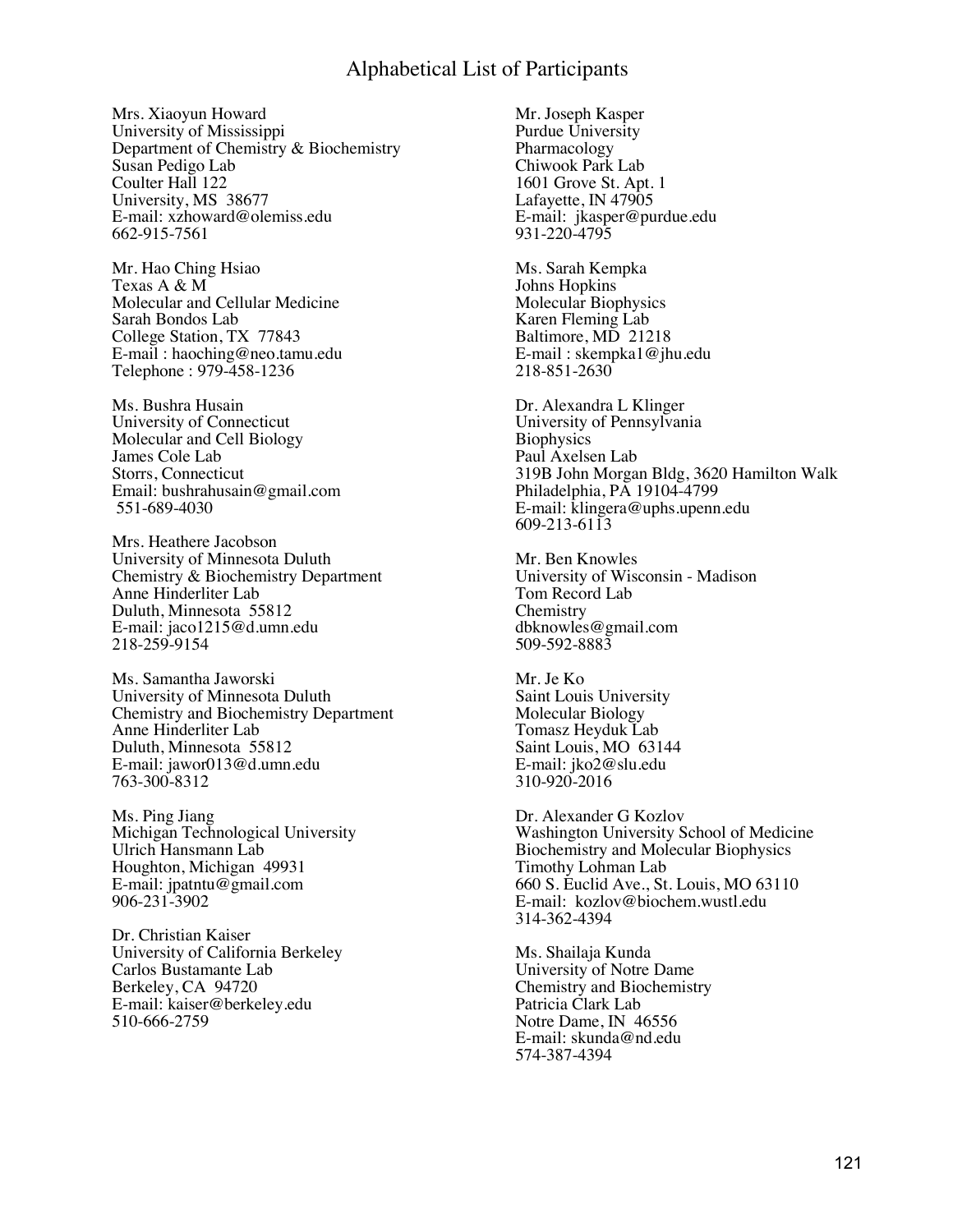Dr. Easton Lattman Hauptman-Woodward Institure Structural Biology 700 Ellicott Street Buffalo, NY 14203 E-mail: lattman@hwi.buffalo.edu 716-898-8612

Mrs. Katherine Launer-Felty University of Connecticut Molecular and Cell Biology James Cole Lab 91 N. Eagleville Rd. Storrs, CT 06269 E-mail: [felty@uconn.edu](mailto:felty@uconn.edu) 860-486-0926

Mr. Vu Le Ms State University Department of Chemistry Edwin Lewis Lab 310 President Circle Mississippi State, MS 39762 E-mail: [vhl11@msstate.edu](mailto:vhl@msstate.edu) 662-352-8404

Dr. Brian M Lee Southern Illinois University Carbondale Chemistry and Biochemistry 1245 Lincoln Dr Carbondale, IL 62901 E-mail: brianlee@siu.edu 618-453-7186

Dr. James Ching Lee University of Texas Medical Branch Biochemistry and Molecular Biology Galveston, TX E-mail: [jclee@utmb.edu](mailto:jclee@utmb.edu) 409-772-2281

Dr. Edwin Lewis Mississippi State University Department of Chemistry 310 President Circle Mississippi State, MS 39762 E-mail: 662-325-3354

Ms. Tao Li University of Alabama at Birmingham **Chemistry** Aaron Lucius Lab 901 14th Street S. Suite 238 Birmingham, AL 35294 E-mail: taolimur@uab.edu 205-996-6575

Dr. Vince LiCata Louisiana State University Department of Biological Sciences Baton Rouge, LA E-mail: [licata@lsu.edu](mailto:licata@lsu.edu) 225-578-5233

Ms. Jiabei Lin University of Alabama at Birmingham **Chemistry** Aaron Lucius Lab 901 14th Street S. Suite 238 Birmingham, Alabama 35294 E-mail: jiabei@uab.edu 2059966575

Dr. Pei-Fen Liu Duke University Department of Biochemistry Terrence Oas Lab Box 3711 Durham, NC 27705 E-mail: [pl70@duke.edu](mailto:pl70@duke.edu) 765-586-7803

Dr. Timothy M. Lohman Washington University Dept of Biochemistry and Molecular Biophysics Box 8231, 660 S. Euclid Ave. St. Louis, MO 63110 E-mail: lohman@biochem.wustl.edu 314-362-4393

Dr. Wei Lu University of Kentucky **Chemistry** Yinan Wei Lab Lexington, Kentucky E-mail: [wlu223@uky.edu](mailto:wlu223@uky.edu) 859-257-0541

Dr. Aaron L Lucius University of Alabama at Birmingham Department of Chemistry Chem 292, 1530 3rd Ave S Birmingham, AL 35294-1240 E-mail: allucius@uab.edu 205-934-8096

Mr. Nicholas J Lyle Washington University in St. Louis Biomedical Engineering Rohit Pappu Lab 109 Applegate ln. Ballwin, MO 63011 E-mail: lylenj@gmail.com 775-830-9208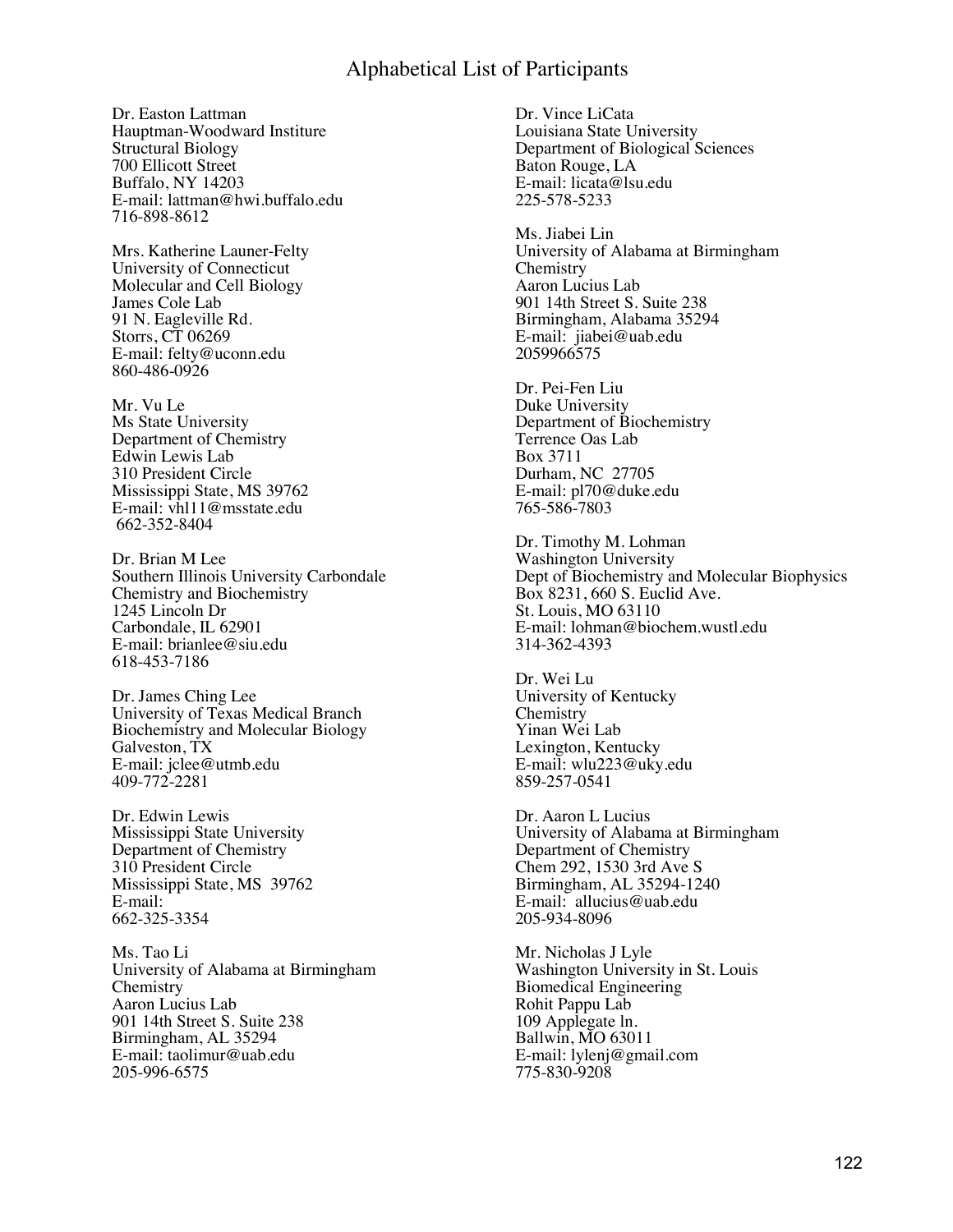Mr. Daniel F Lyons University of Mississippi Medical Center **Biochemistry** John Correia Lab 2500 N. State St., Jackson, MS 39216 E-mail: dlyons@umc.edu 601-497-1458

Ms. Chunxiao Ma North Carolina State University Dept of Molecular & Structural Biochemistry Allen Clark Lab 1913 Trexler Ct. , Raleigh, NC 27606 E-mail: cma4@ncsu.edu 919-995-5725

Mr. Venkata Machha Mississippi State University Department of Chemistry Edwin Lewis Lab 310 President Circle Mississippi State, MS E-mail: [vm236@msstate.edu](mailto:vm236@msstate.edu) 662-352-8404

Mr. Joseph Maciag NC State University Department of Biochemistry Clay Clark Lab Raleigh, NC E-mail: [jmaciag@ncsu.edu](mailto:jmaciag@ncsu.edu) 919-515-5806

Dr. Sarah H MacKenzie North Carolina State University Dept of Molecular and Structural Biochemistry Clay Clark Lab 128 Polk Hall, CB 7622, Raleigh, NC 27695 E-mail: sarah\_mackenzie@ncsu.edu 919-515-5806

Dr. Rodrigo Maillard University of California Physics Carlos Bustamante Lab 642 Stanley Hall Berkeley, CA 94720 E-mail: maaillard.rodrigo@ berkeley.edu 832-223-0944

Mr. Shuja S Malik University of Kansas Department of Physics Christopher Fischer Lab E-mail: sssm@ku.edu 785-864-1172

Dr. Nasib K Maluf University of Colorado Anschutz Medical Campus School of Pharmacy & Pharmaceutical Science 12700 E. 19th Ave, P15-4009, Aurora, CO 80045 E-mail: karl.maluf@ucdenver.edu 303-724-4036

Mr. Gregory Manley Yale University **Chemistry** Patrick Loria Lab New haven, CT E-mail: [gregory.manley@yale.edu](mailto:gregory.manley@yale.edu) 203-436-4873

Dr. Luis A Marky University of Nebraska Medical Center Department of Pharmaceutical Sciences 986025 Nebraska Medical Center Omaha, NE 68198-6025 E-mail: lmarky@unmc.edu 402-559-4628

Mr. Jacob D Marold Johns Hopkins University **Biophysics** Doug Barrick Lab Thomas C. Jenkins Department of Biophysics 110 Jenkins Hall, 3400 N. Charles Street Baltimore, MD 21218 E-mail: jmarold1@jhu.edu 410-5167149

Mr. Andrew Martens Johns Hopkins University Department of Biology Vince Hilser Lab 3400 N. Charles St. Baltimore, MD 21218 E-mail: [amarten1@jhu.edu](mailto:amarten1@jhu.edu) 443-228-6278

Ms. Kimberly Martin Northern Illinois University Chemistry and Biochemistry James Horn Lab DeKalb, Illinois 60115 E-mail: [kmartin7@niu.edu](mailto:kmartin7@niu.edu) 815-753-1131

Mr. Sterling Martin University of Iowa Department of Biochemistry Madeline Shea Lab 51 Newton Rd. Iowa city, IA 52242 E-mail: sterling-martin@uiowa.edu 319-335-7888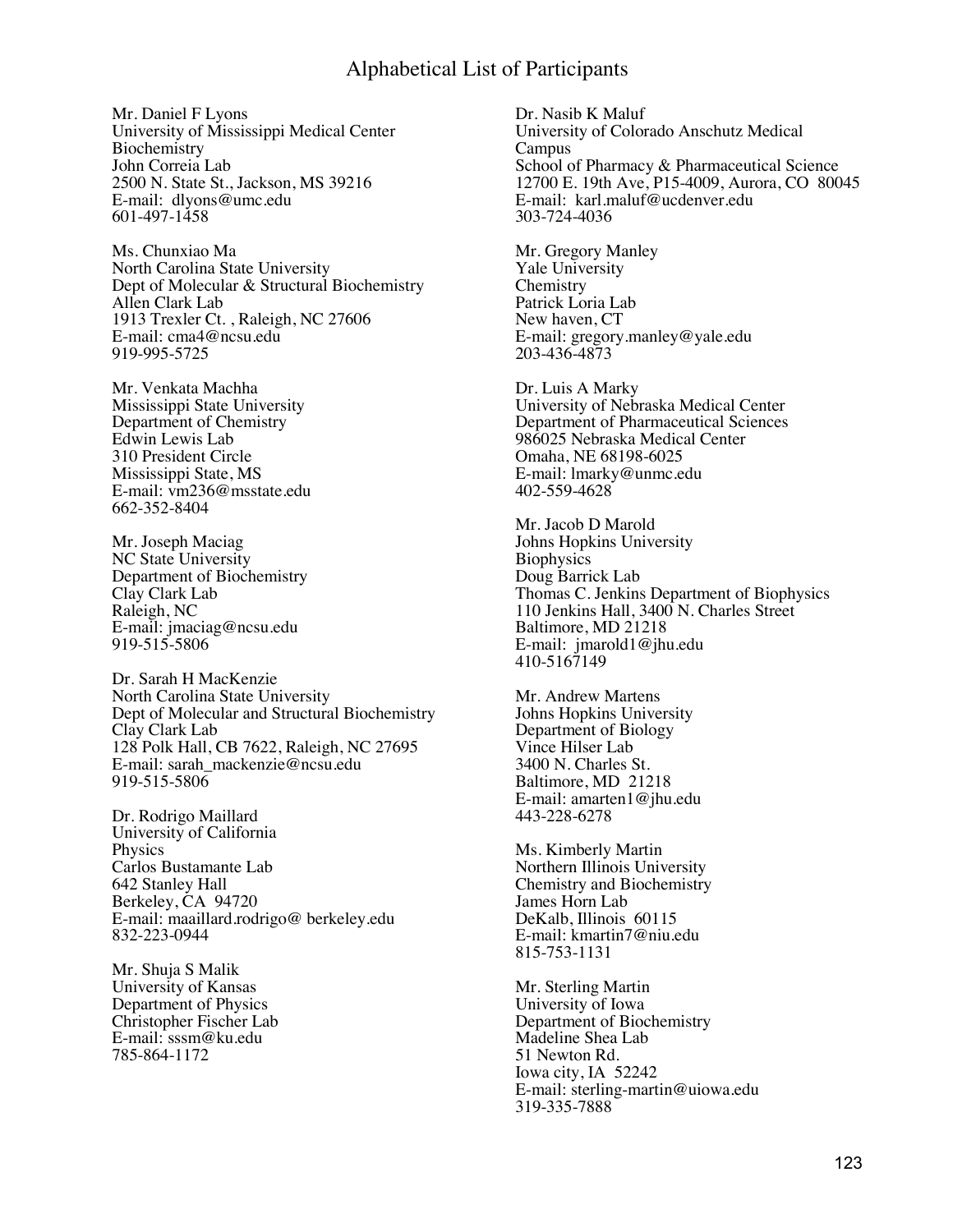Mr. Jaka Marušič University of Ljubljana Jurij Lah Lab Ljubljana, Slovenia E-mail: [jakama@gmail.com](mailto:jakama@gmail.com) 383 144 0799

Mr. Christopher Mayo University of Connecticut Molecular and Cellular Biology James Cole Lab Storrs, CT E-Mail: [christopher.mayo@uconn.edu](mailto:christopher.mayo@uconn.edu) 860-486-0926

Dr. Manana Melikishvili University of Kentucky Molecular and Cellular Michael Fried Lab Dept of Molecular and Cellular Biochemistry 741 South Limestone, Lexington, KY 40536 E-mail: mmeli2@uky.edu 859-323-4613

Mr. Daniel J Merkel Southern Illinois University Carbondale Biochemistry Brian Lee Lab Carbondale, Il E-mail: dmerkel@siu.edu 217-343-7448

Mr. Justin Mark Miller University of Alabama at Birmingham Aaron Lucius Lab Department of Chemistry 1309 Woodland Village, Birmingham, AL 35216 E-mail: justinm531@gmail.com 334-318-2065

Mr. Mark Miller University of Iowa Department of Biochemistry Madeline Shea Lab 51 Newton Rd. Iowa city, IA 52242 E-mail: [markmiller3000@gmail.com](mailto:markmiller3000@gmail.com) 319-335-7888

Ms. Amie D Moody University of Colorado Anschutz Medical Campus David Bain Lab School of Pharmacy Pharmaceutical Science P.O. Box 6511, C238-P15 Aurora, CO 80045 E-mail: amie.moody@ucdenver.edu 303-724-6119

Ms. Emma Morrison Washington University Molecular Biophysics Katherine Wildman Lab 660 S. Euclid Saint Louis, MO 63108 E-mail: [eamorris@wustl.edu](mailto:eamorris@wustl.edu) 314-362-1570

Dr. Brian Morrow University of Oklahoma **Chemistry** Jana Shen Lab Research Parkway Norman, OK 73019 E-mail: [bmorrow@ou.edu](mailto:bmorrow@ou.edu) 405-315-3387

Dr. Michael Mossing University of Mississippi Chemistry University, MS 38677 E-mail: [mmossing@olemiss.edu](mailto:mmossing@olemiss.edu) 662-915-5339

Mr. Hesam Motlagh Johns Hopkins University **Biophysics** Vince Hilser Lab  $105 W. 39<sup>th</sup> St$ Baltimore, MD 21210 E-mail: [Hnekoor1@jhu.edu](mailto:Hnekoor1@jhu.edu) 216-577-7425

Dr Ishia Mukerji Wesleyan University Biochemistry 52 Lawn Ave. Middletown, CT 06459 E-mail: [imukerji@wesleyan.edu](mailto:imukerji@wesleyan.edu) 860-685-2422

Ms. Ann M. Murray University of Iowa **Biochemistry** Ernesto Fuentes Lab Department of Biochemistry, 4-403 BSB Iowa City, IA 52242-1109 E-mail: ann-murray@uiowa.edu 319-335-7249

Ms. Megan Murtaugh Northern Illinois University Biochemistry James Horn Lab DeKalb,Illinois E-mail: [mmurtaugh1@niu.edu](mailto:mmurtaugh1@niu.edu) 815-753-1131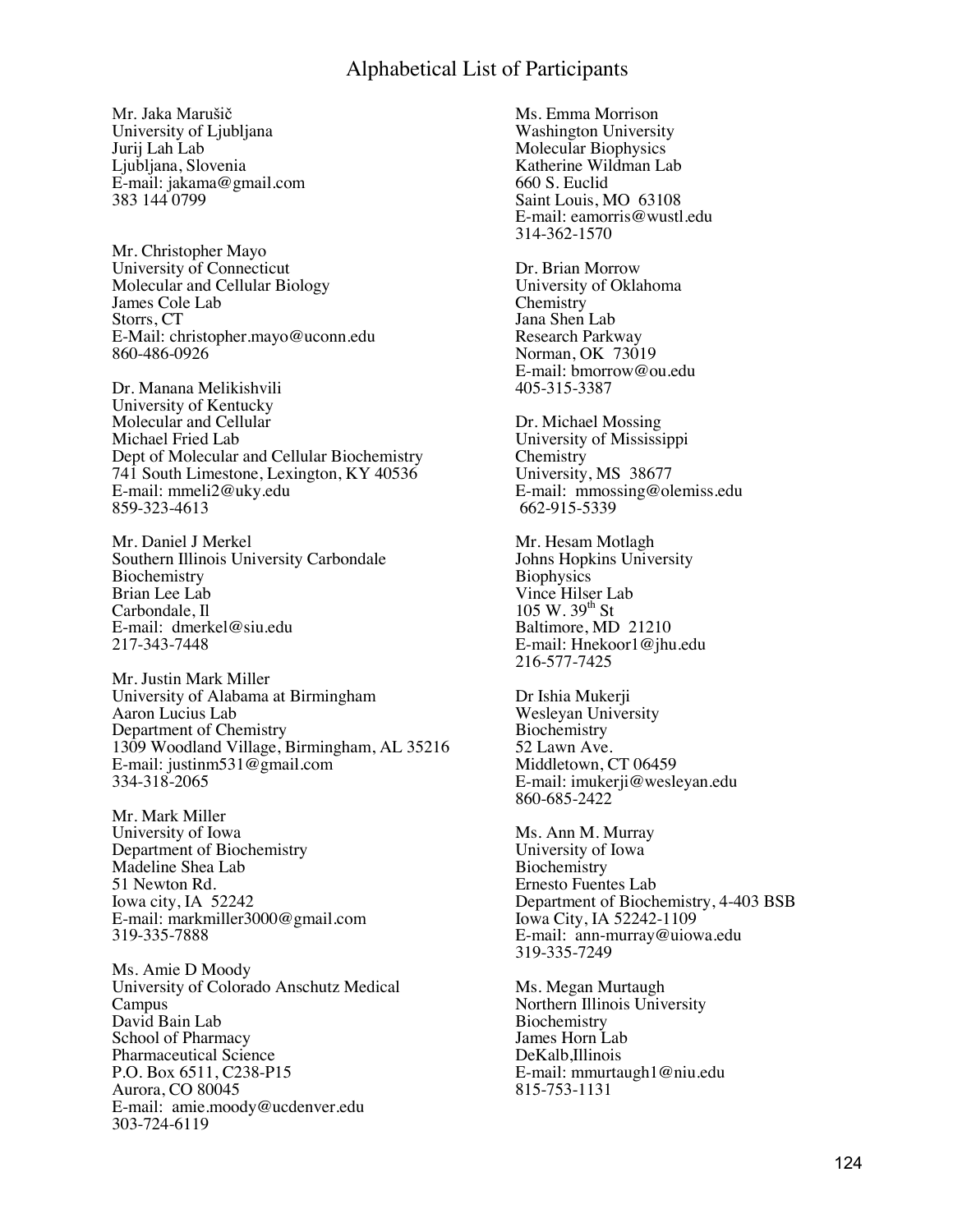Dr. Weiling Niu Saint Louis University Biochemistry Enrico Di Cera Lab 1100 S.Grand Ave. Saint Louis, Missouri 63104 E-mail: [wniu1@slu.edu](mailto:wniu1@slu.edu) 314-498-1432

Dr Terrence Oas Duke University Biochemistry Durham, NC 27710 E-mail: [oas@duke.edu](mailto:oas@duke.edu) 919-684-4363

Ms. Frances-Camille Padlan Albert Einstein College of Medicine Department of Biochemistry Michael Brenowitz Lab E-mail: [camille.padlan@phd.einstein.yu](mailto:camille.padlan@phd.einstein.yu) 646-436-410

Dr Rohit Pappu Washington University Biomedical Engineering One Brookings Dr. St. Louis, MO 63130 E-mail: [pappu@wustl.edu](mailto:pappu@wustl.edu) 314-935-7958

Mr. Daniel J Parente The University of Kansas Medical Center Biochemistry & Molecular Biology Liskin Swint-Kruse Lab MSN 3030, 3901 Rainbow Blvd Kansas City, KS 66160 E-mail: dparente@kumc.edu 913-588-0527

Dr. Chiwook Park Purdue University Medicinal Chemistry & Molecular Pharmacology 575 Stadium Mall Dr., West Lafayette, IN 47907 E-mail: chiwook@purdue.edu 765-496-7513

Dr. Zehra Parlak Duke University Biochemistry Terrence Oas Lab Durham, NC 27710 E-Mail: [zp9@duke.edu](mailto:zp9@duke.edu) 678-908-3112

Dr. Susan Pedigo University of Mississippi Chemistry & Biochemistry University, MS 38677 E-mail: [spedigo@olemiss.edu](mailto:spedigo@olemiss.edu) 662-915-5328

Dr. Gabriela C. Perez-Alvarado Southern Illinois University Department of Chemistry and Biochemistry 1245 Lincoln Drive, Neckers Hall 146-I Mail Code 4409, Carbondale, IL 62901 E-mail: perez@siu.edu 618-453-8979

Lauren Porter Johns Hopkins University George Rose Lab Jenkins Biophysics 3100 N. Charles St. Baltimore, MD 21218 E-mail: lperski2@jhu.edu 410-516-6889

Dr. Nicola Pozzi Saint Louis University Biochemistry & Molecular Biology Enrico Di Cera Lab 4444 West Pine Blvd. APT 211 St.Louis, MO 63108 E-mail: npozzi@slu.edu 818-465-9336

Ms. Charulata B Prasannan Kansas University Medical Center Department of Biochemistry & Molecular Biology Aron Fenton Lab Biochemistry and Molecular Biology 1030 KLSIC, 3901 Rainbow Boulevard Kansas City, Kansas 66160 E-mail: cprasannan@kumc.edu 913- 588-9812

Mr. Matthew Preimesberge Johns Hopkins University T.C. Jenkins Dept. of Biophysics Juliette Lecomte Lab 3400 N. Charles St. Baltimore, MD 21218 E-mail: [matt.premesberger@gmail.com](mailto:matt.premesberger@gmail.com) 410-516-7699

Dr. Glen Ramsay Aviv Biomedical glen@avivbiomedical.com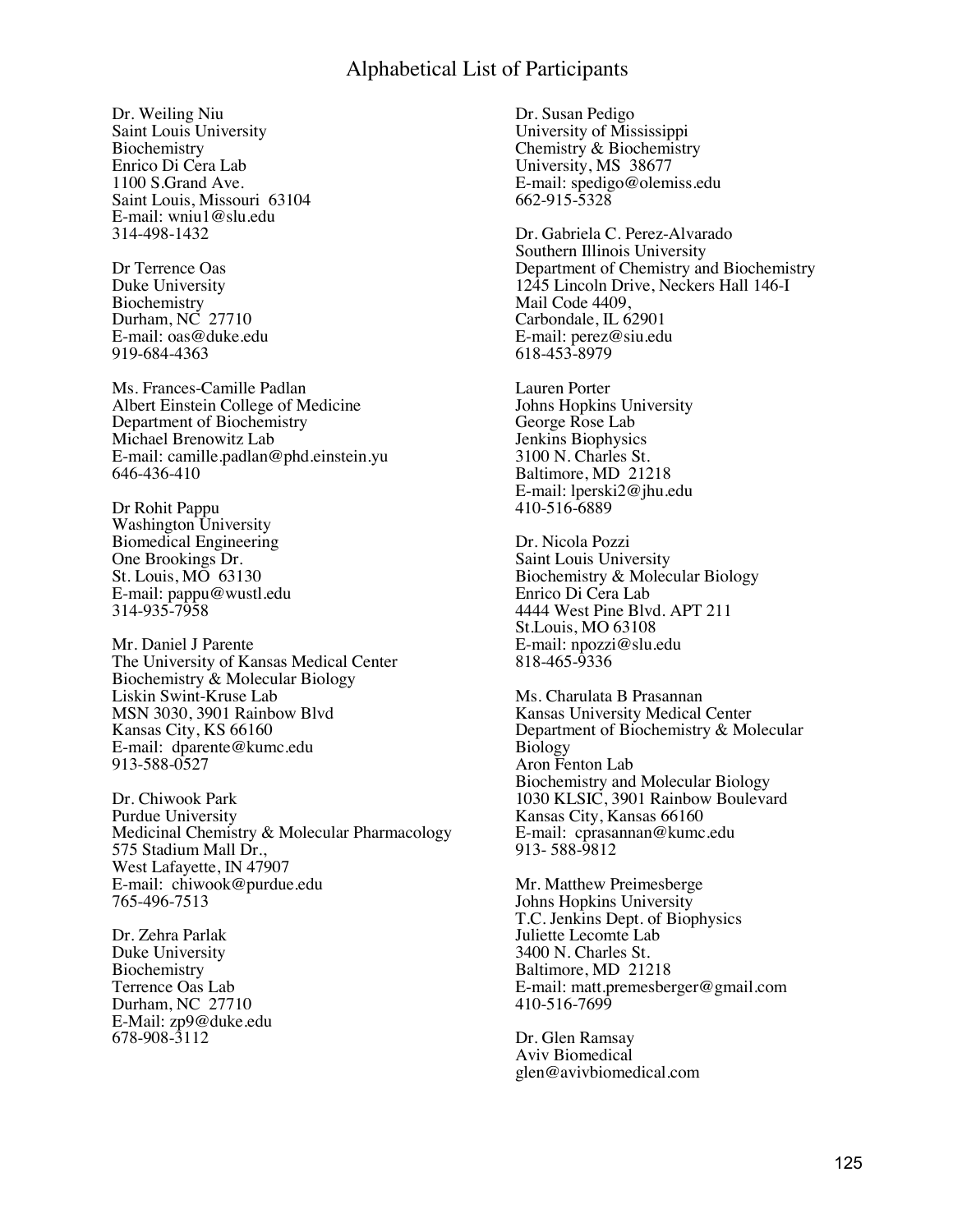Ms. Samantha Redes ISS 1602 Newton Dr. Champaign, Il 61820 E-mail: [samantha.redes@iss.com](mailto:samantha.redes@iss.com) 217-359-8681

Ms. Ashley Reyer University of Cincinnati Molecular Genetics Rhett Kovall Lab 231 Albert Sabin Way Cincinnati, OH 45267 E-mail: [reyeras@gmail.com](mailto:reyeras@gmail.com) 513-558-4651

Ms. Anne Rice University of Minnesota Duluth Dept. Chemistry & Biochemistry Anne Hinderliter Lab E-mail: [ricex259@d.umn.edu](mailto:ricex259@d.umn.edu) 925-406-1274

Dr. James Robblee University of Colorado Dept. of Pharmaceutical Sciences David Bain Lab Aurora, CO 80045 E-Mail: [james.robblee@ucdenver.edu](mailto:james.robblee@ucdenver.edu) 303-724-6119

Mr. Aaron Robinson Johns Hopkins University **Biophysics** Bertrand Garcia-Moreno Lab 3400 N Charles St, Jenkins Hall Rm 110 Baltimore MD, 21218 E-mail: aaronrob@jhu.edu 410-516-44968

Mr. Bryan Rogers North Carolina State University Molecular & Structural Biochemistry Clay Clark Lab 128 Polk Hall, CB 7662 Raleigh, NC 27695 E-mail: [bmroger2@ncsu.edu](mailto:bmroger2@ncsu.edu) 919-515-5806

Dr. George Rose Johns Hopkins University Jenkins Biophysics 3100 N. Charles St. Baltimore, MD 21218 E-mail: [grose@jhu.edu](mailto:grose@jhu.edu) 410-516-7244

Mr. Joshua L Schipper North Carolina State University Biochemistry A. Clay Clark Lab 128 Polk Hall, CB 7622 Raleigh, NC 27695-7622 E-mail: jlschipp@ncsu.edu 919-515-5806

Jonathan Schlebach Purdue University Chiwook Park Lab Department of Medicinal Chemistry and Molecular Pharmacology West Lafayette, IN 47907 USA E-Mail: [jschleba@purdue.edu](https://webmail.oregonstate.edu/horde/imp/message.php?mailbox=INBOX&index=1069) 217-213-9426

Mr. Daniel R Scott University of Notre Dame Chemistry and Biochemistry Brian Baker Lab 453 Stepan Hall, Notre Dame, IN 46556 E-mail: dscott5@nd.edu 5746319775

Mr. Jinsai Shang Southern Illinois University Chemistry and Biochemistry Brian Lee Lab 1245 Lincoln Dr. Carbondale, Il 62901 E-mail: [jinsai@siu.edu](mailto:jinsai@siu.edu) 618-708-1384

Dr. Madeline A. Shea Univ. of Iowa Carver College of Medicine Dept. of Biochemistry 4-403 BSB 51 Newton Road, Iowa City, IA 52242-1109 E-mail: madeline-shea@uiowa.edu 319- 335-7885

Mrs. Catie Shelton University of Cincinnati Molecular Genetics, Biochemistry Andrew Herr Lab Cininnati, OH 45220 E-mail: [catherine.leimbach@gmail.com](mailto:catherine.leimbach@gmail.com) 513-349-5769

Dr. Jana Shen University of Oklahoma Chemistry and Biochemistry Norman, OK E-mail: [jana.k.shen.@ou.edu](mailto:jana.k.shen.@ou.edu) 405-325-0458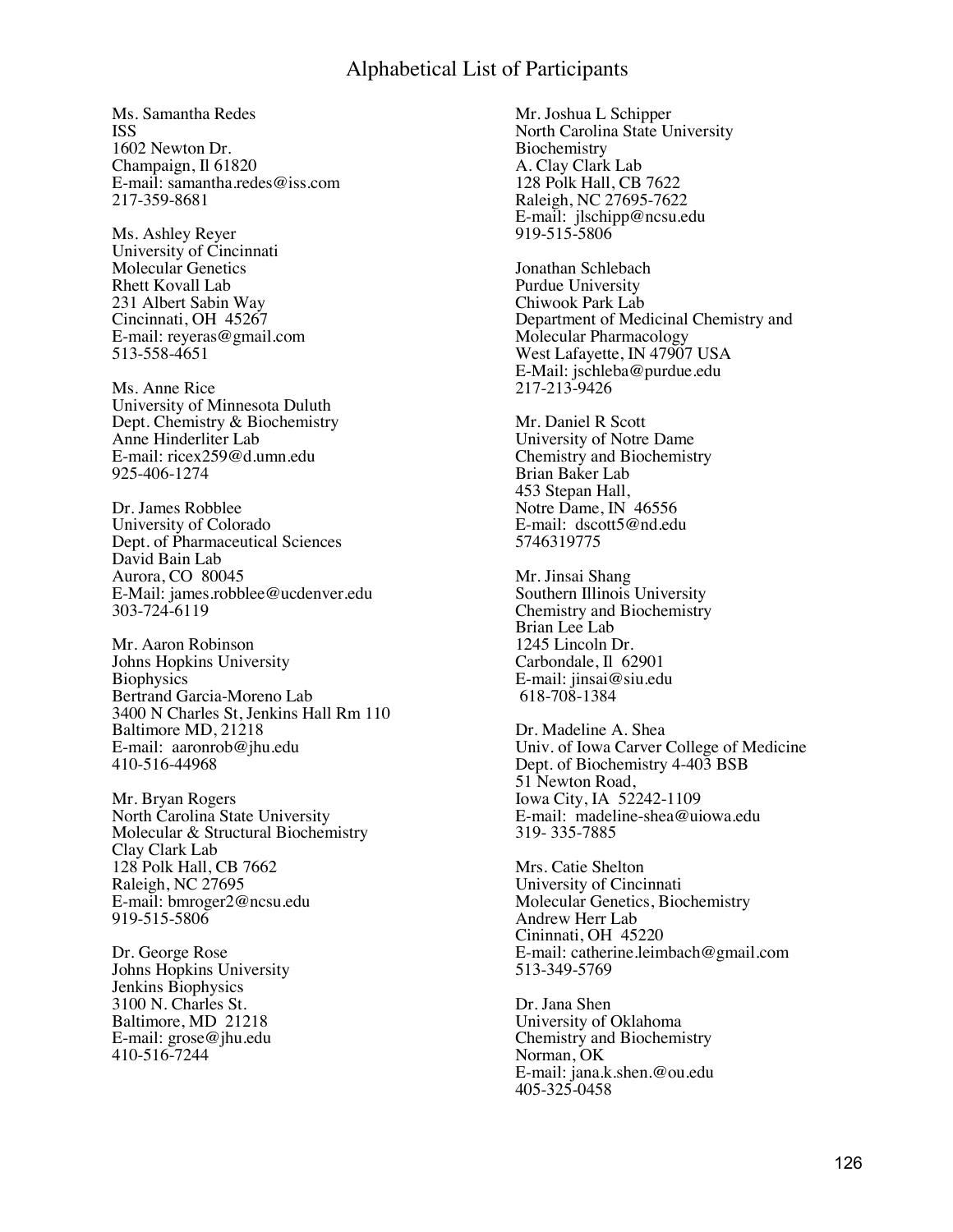Dr. Chuanyin Shi University of Oklahoma Department of Chemistry Jana Shen Lab Norman, OK 73019 E-mail: [cshi@ou.edu](mailto:cshi@ou.edu) 757-528-0003

Mr. Christopher Smith Northern Illinois University Department of Chemistry  $\&$  Biochemistry James Horn Lab DeKalb, Il 60115 E-mail: [csmith57@niu.edu](mailto:csmith57@niu.edu) 847-528-0929

Dr. Dayle Smith Pacific Northwest National Laboratory Thomas Squier Lab Computational Sciences & Mathmatics 902 Battelle Blvd. Richland, WA 99342 E-mail: [dayle.smith@pnl.gov](mailto:dayle.smith@pnl.gov) 509-375-4358

Dr. Ana-Maria Soto Towson University Department of Chemistry 8000 York Road, Towson, MD 21252 E-mail: asoto@towson.edu 410-704-2605

Mrs. Jennifer Starner-Kreinbrink University of Notre Dame Patricia Clark Lab Notre Dame, IN E-mail: [istarner@nd.edu](mailto:istarner@nd.edu) 574-631-4026

Mr. Saba Suladze Department of Biology George Makhatadze Lab Rensselaer Polytechnic Institute Troy NY 12180 E-mail [sulads@rpi.edu](mailto:sulads@rpi.edu) 518-577-4653

Dr. Liskin Swint-Kruse The Univeristy of Kansas Medical Center Dept. of Biochemistry and Mol. Biol. 3901 Rainbow Blvd MSN 3030, Kansas City, KS 66160 E-mail: lswint-kruse@kumc.edu 913-588-0399

Mr. Michal R Szymanski University of Texas Medical Branch Molecular Biophysics Wlodek Bujalowski Lab 301 University Boulevard 5.120 Medical Research Building Galveston, Texas 77555 E-mail: mrszyman@utmb.edu 409-772-1382

Mr. Ronald Toth University of New Hampshire **Biochemistry** Thomas Laue Lab 65 Curham Rd. Dover, NH E-mail: [toth.ronald@gmail.com](mailto:toth.ronald@gmail.com) 603-702-1069

Mr. Robert Trachman Johns Hopkins University **Biophysics** David Draper Lab 3621 Roland Ave. Baltimore, MD 21211 E-mail: [rtrachman@jhu.eud](mailto:rtrachman@jhu.eud) 732-604-5085

Dr. Nagamani Vunnam University of Mississippi Chemistry and Biochemistry Susan Pedigo Lab Coulter Hall 122 University, MS 38677 E-mail: [nvunnam@olemiss.edu](mailto:nvunnam@olemiss.edu) 410-377-9055

Dr. Herschel Wade Johns Hopkins University 709 Hunterian Bldg, Baltimore, MD 21205 E-mail: herschel.wade@jhmi.edu 4109553077

Dr. Randy M. Wadkins University of Mississippi Dept. of Chemistry & Biochemistry Coulter Hall room 409, University, MS 38677 E-mail: rwadkins@olemiss.edu 662-915-7732

Mr. Lucas Wafer Rensselaer Polytechnic Institute Department of Biology George Makhatadze Lab CBIS 3225, 110 8th St. Troy, NY 12180 E-mail: waferl@rpi.edu 607-423-8292